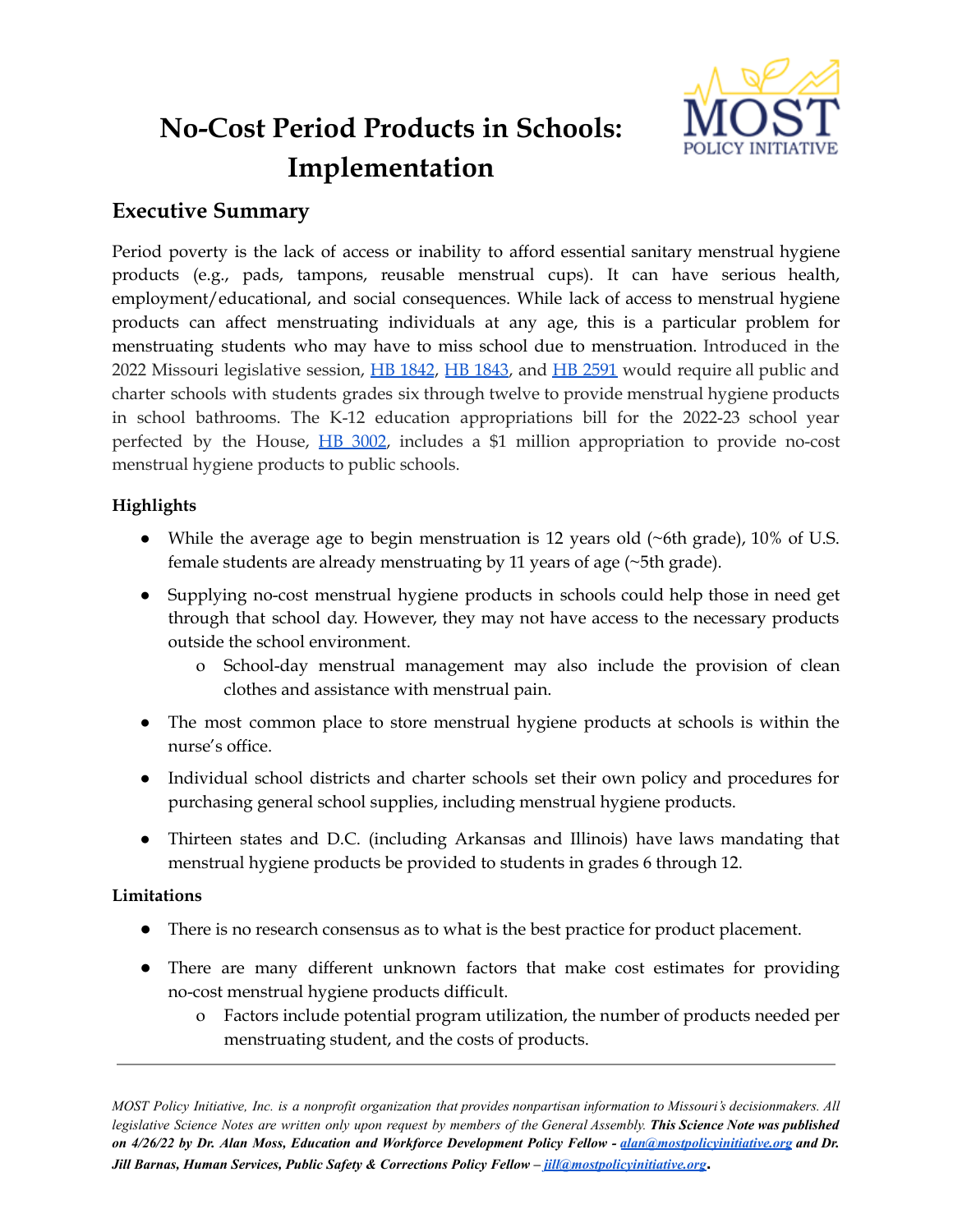# **Research Background**

# **Period Poverty**

*Period poverty*, which is the lack of access or inability to afford essential sanitary menstrual hygiene products (e.g., pads, tampons, reusable menstrual cups), can have serious health, employment/educational, and social consequences. 1

While lack of access to menstrual hygiene products can affect menstruating individuals at any age, this is a particular problem for menstruating students who may have to miss school due to menstruation. In a nationwide survey, 13% of students reported missing school, 15% reported coming to school late, and 24% reported leaving early due to a lack of access to menstrual hygiene products at their school. <sup>2</sup> For more information about menstrual hygiene access, please see our published Science Notes: [Menstrual](https://mostpolicyinitiative.org/science-note/menstrual-hygiene-products/) Hygiene [Products](https://mostpolicyinitiative.org/science-note/no-cost-period-products-in-schools/) and No-Cost Period Products in [Schools.](https://mostpolicyinitiative.org/science-note/no-cost-period-products-in-schools/)

## **Special Cost and Placement Considerations for Supplying Menstrual Products in Schools**

Introduced in the 2022 Missouri legislative session, HB [1842,](https://www.house.mo.gov/Bill.aspx?bill=HB1842&year=2022&code=R) HB [1843](https://www.house.mo.gov/Bill.aspx?bill=HB1843&year=2022&code=R), and HB [2591](https://www.house.mo.gov/Bill.aspx?bill=HB2591&year=2022&code=R) would require all public and charter schools with students grades six through twelve to provide menstrual hygiene products in school bathrooms. The K-12 education appropriations bill for the 2022-23 school year perfected by the House  $(HB 3002)$  $(HB 3002)$  $(HB 3002)$  further includes a \$1 million appropriation to provide no-cost menstrual hygiene products to public schools. However, in addition to providing menstrual hygiene products, there are special cost and placement considerations to account for to ensure best practices for menstrual hygiene management.

## Age of Menarche

*Menarche* is the first onset of menstruation. Recently passed state-level legislation (the earliest being Illinois in [2017\)](https://www.ilga.gov/legislation/publicacts/fulltext.asp?Name=102-0340) typically requires students in grades 6 through 12 to be provided no-cost menstrual hygiene products in school bathrooms. However, while the average age to begin menstruation is 12 years old (~6th grade), 10% of U.S. female students are already menstruating by 11 years of age (~5th grade).<sup>9</sup> Therefore, these laws might fail to provide menstrual hygiene products to younger students, especially Black and Hispanic students, who begin menstruation 3 to 6 months earlier on average than White students. $3,4$ 

## Socioeconomic Status

Period poverty often afflicts menstruating individuals of low socioeconomic status. In an analysis of 183 female survey responses from 10 non-profit organizations that serve low-income women in St. Louis, Missouri, 64% of women were unable to afford menstrual hygiene products at one point within the year and 21% of women experienced this monthly. <sup>5</sup> An additional study conducted with 58 students within an urban St. Louis school district found that 48.3% of female students reported needing menstrual hygiene products at school, but were unable to afford them. 6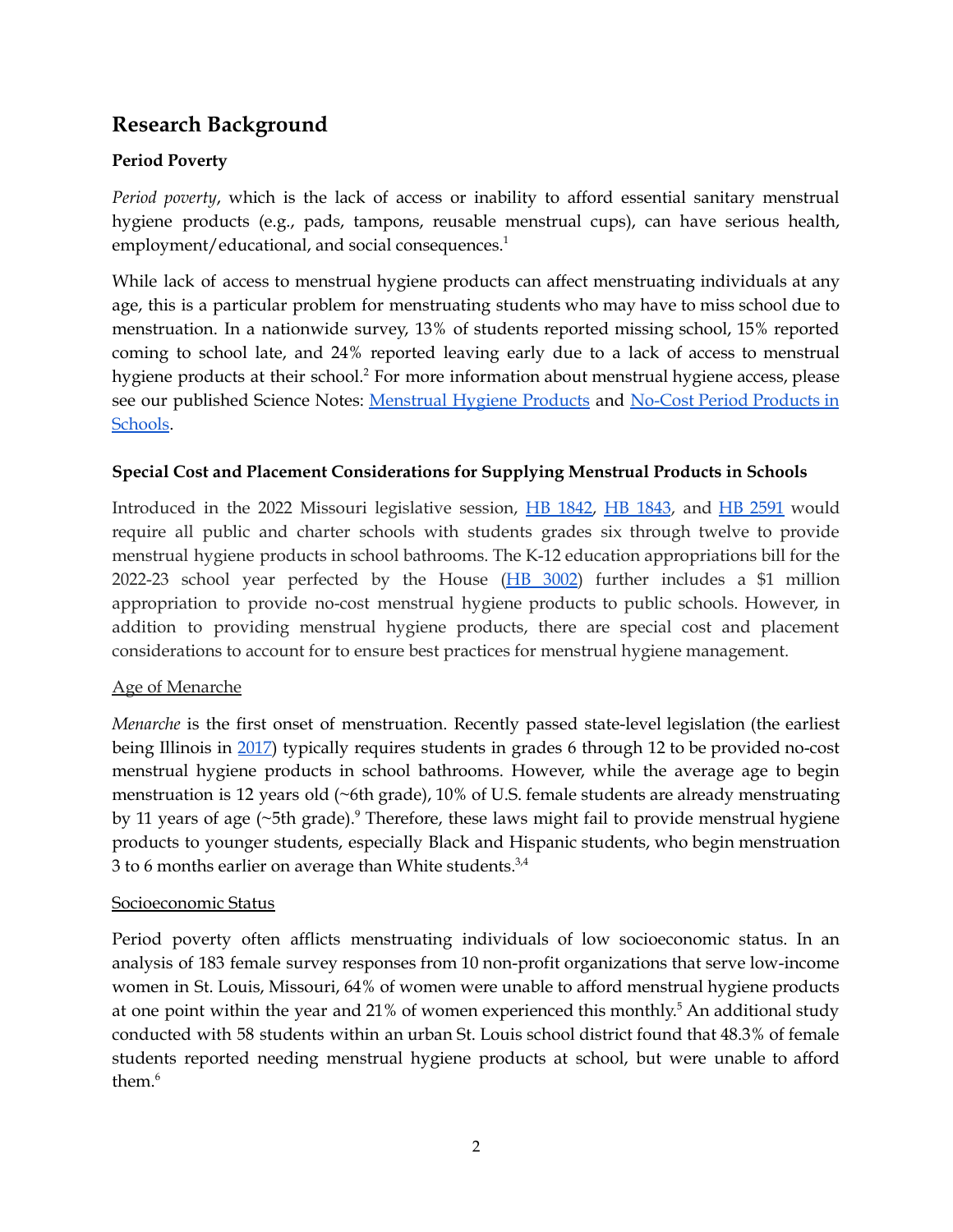While supplying no-cost menstrual hygiene products in schools may help those in need get through that school day, they may not have access to the necessary products outside the school environment. In a survey of 976 Missouri-based school nurses, it was commonly suggested that additional menstrual products also be sent home with the student for the remainder of their cycle to assist with menstrual hygiene management (Dr. Anne Sebert Kuhlmann. Personal Communication. April 19, 2022).

#### Product Placement

In a survey of 976 Missouri-based school nurses, the nurse's office was noted as the most common location (99%) for period products in schools. In addition to the nurse's office, teachers (28.9%) and freely distributed products in bathrooms (28.6%) were the next common location for period products. Approximately 21.3% of nurses reported bathroom vending machines which contained period products. (Dr. Anne Sebert Kuhlmann. Personal Communication. April 19, 2022).

There is no research consensus as to what is the best practice for product placement. Keeping products in the nurse's office provides a resource for help if needed. However, trips to the nurse's office may force the student to miss more class time or academic work. Having free menstrual products in the bathroom can provide timely access. However, if a student experiences menarche during school, the student may not know what to do with the available products, and may experience discomfort or anxiety. <sup>7</sup> An additional consideration to product placement in schools is to ensure school-based education regarding puberty includes practical guidance and information about menstruation and maintenance. Therefore, if reliance on menstrual products in schools is warranted, menstruating students will feel more prepared to handle the situation.<sup>7</sup>

#### School Day Menstrual Management

A qualitative study interviewed adolescent girls (15-19 years old) in three different cities (Los Angeles, New York City, and Chicago) about menstruation experiences within school and in family contexts. One of the most cited challenges in the study was menstrual management during the school day, specifically, the need to reduce the chances of menstrual leaks and any related visible stains.<sup>7</sup> In these instances, girls may have had to leave school for the day or call family to obtain resources (e.g., clean clothing) brought to school. Additionally, participants indicated that school personnel had additional resources on hand such as spare pants or wrapped sweatshirts around their waists.<sup>7</sup> However, not every child's parent or guardian may be able to leave work to either bring their child home or bring their child clean clothes. Moreover, schools that primarily serve communities of lower socioeconomic status may not have additional resources, such as spare clothing to assist with such accidents. In general, schools rely on donations for such resources (Dr. Anne Sebert Kuhlmann. Personal Communication. April 19, 2022).

The same study also identified menstrual pain as another commonly cited difficulty for students to focus in class or can cause menstruating students to socially withdraw due to feeling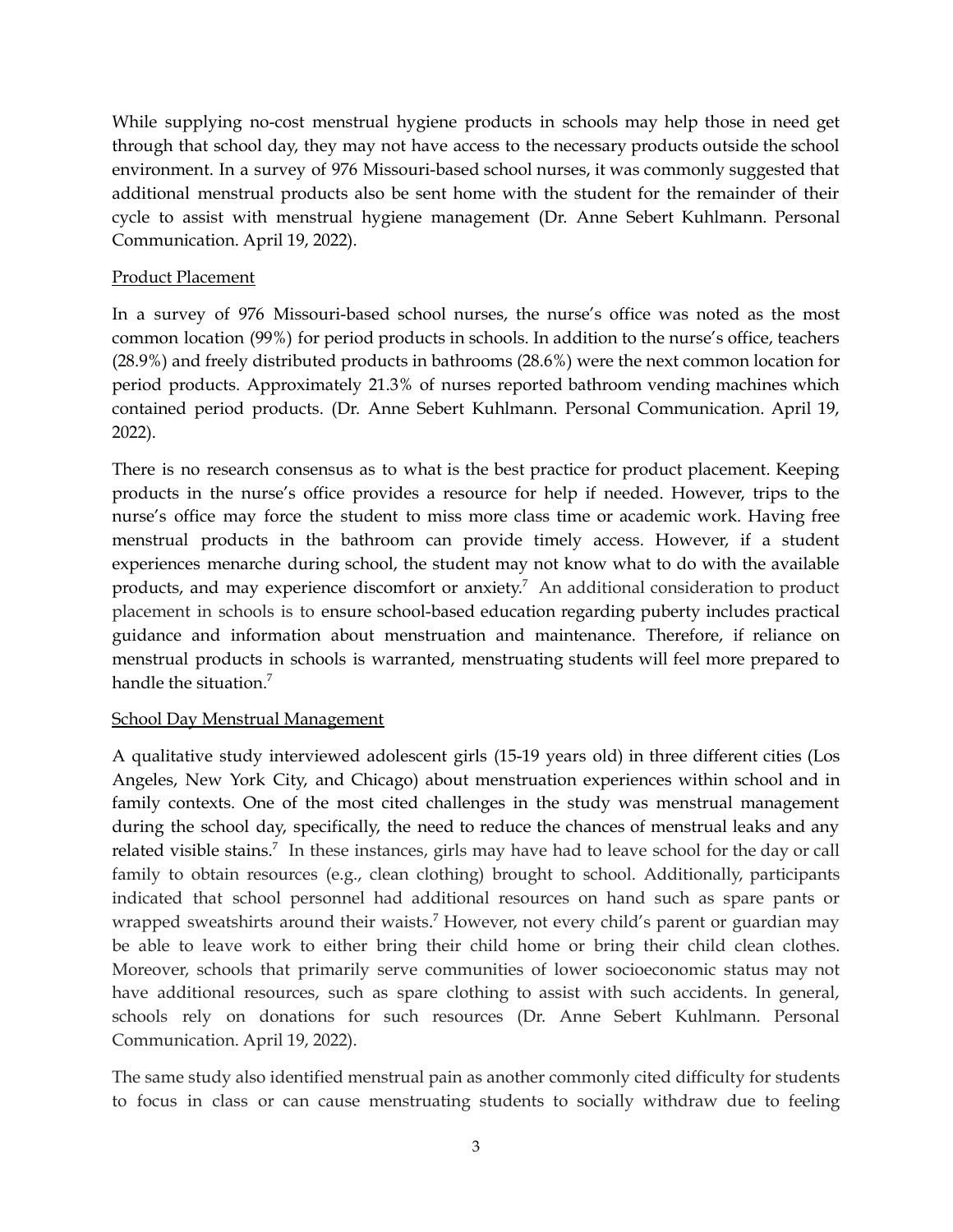uncomfortable. However, most schools are not permitted to distribute pain medications nor are students permitted to bring their own pain medications from home.<sup>7,8</sup> The commonly used practice is to send menstruating students experiencing menstrual pain to the nurses' office, where students can lie down and rest, and while this practice was noted to help students with pain management, it may lead to missing class time and academic work.

#### **School Procurement Policies**

In Missouri, the purchasing of most general supplies (including menstrual hygiene products) for schools is decentralized, meaning it is up to individual school districts and charter schools to set their own policies and procedures for purchasing supplies using local and state funding. In some school districts, such as St. Louis Public Schools, purchasing is further decentralized and is left up to individual schools or offices following policies set by the district's school board. The Missouri School Boards' Association [\(MSBA\)](https://www.mosba.org/) has created sample [policies](https://www.mosba.org/sample-policies/) and procedures that individual school boards can adapt and adopt. Many school districts in Missouri have used these sample policies as the basis of their own purchasing policies. The MSBA sample policy for purchasing does not require competitive bids for purchases under \$3,500. Schools can use local or online retailers, such as Walmart or Amazon, for such purchases. The State of Missouri has an online procurement system called [MissouriBUYS](https://missouribuys.mo.gov/) which allows state agencies to submit bid opportunities and browse catalogs of approved vendors for more costly purchases.

#### **Costs & State Implementation**

Though at least 13 states and D.C. (including Arkansas and Illinois) have laws mandating that menstrual hygiene products be provided to students, typically these states do not include specific appropriations for such products (examples of these appropriations in Appendix A). The cost of providing such products would likely then come from general state funding, such as funding formulas, which provide a certain amount of funding per student attending each school, and from local funding provided by local tax levies. Schools might also reduce expenses by soliciting donations of products from the local community and nonprofit organizations. Estimating the cost of providing no-cost menstrual hygiene products to Missouri's K-12 students is difficult because it is not possible to make direct comparisons to other states' varied education budget appropriations for such products.

Additionally, there are many unknown factors when making cost estimates. One is that it is unknown what the potential utilization of free menstrual hygiene products in schools would be. Some students might prefer products that they bring from home or might not know that products are available to them. Another factor is that the cost of tampons and pads varies substantially. More absorbent products tend to be more expensive and features like plastic applicators for tampons or wings to secure pads to underwear are also associated with more expensive products. Low-quality products, or products that students are not familiar with, would likely be used at lower rates, which while lowering the cost of such a program could be counterproductive and underutilized. Finally, there are potential one-time upfront costs if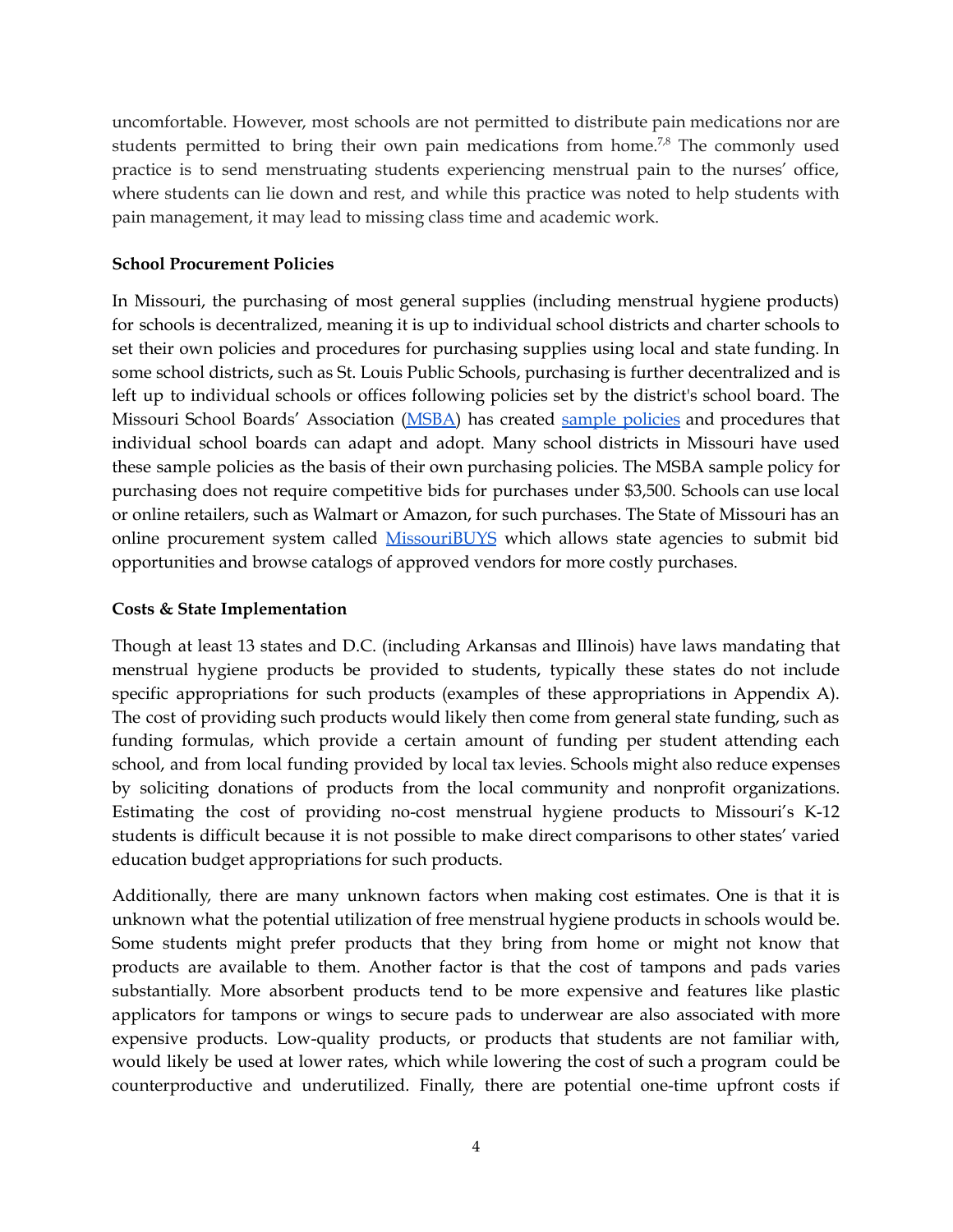schools install tampon and pad dispensers in bathrooms. Such dispensers are typically [estimated](https://mgaleg.maryland.gov/2021RS/fnotes/bil_0005/hb0205.pdf) to cost between \$200 to \$300 per dispenser, not including installation costs.

There are other factors that make cost estimates difficult. One is the number of tampons or pads that will be needed per menstruating person. The CDC's safety guidance for tampons recommends that tampons be changed every 4–8 hours. The typical menstrual cycle bleeding period is three to five days and the average number of cycles per year is 13. However, the number of products needed per cycle can vary due to product absorbency, individual preference, and personal needs.<sup>9</sup> One study of tampon use in Canadian women found that approximately 13 menstrual products were used per cycle per person. $^{\scriptscriptstyle 10}$ 

There were 233,134 female students (grades 6–12) enrolled in Missouri public and charter schools for the 2021-22 school year. With a \$1 million allocation for menstrual hygiene products, this would equate to \$4.29 per potentially menstruating student per year. Using the current bulk prices for tampons (\$0.16) and pads (\$0.22) from the office supplies retailer [Uline,](https://www.uline.com/BL_1117/Feminine-Hygiene?keywords=Feminine+Hygiene) this allocation would likely provide enough for 26 tampons or 20 pads per menstruating student per year on average. As of April 2022, Alabama has a state [bill](http://alisondb.legislature.state.al.us/alison/SESSBillStatusResult.ASPX?BILL=HB50&WIN_TYPE=BillResult) pending the governor's signature that would create a grant program to provide no-cost menstrual hygiene products to schools eligible for Title 1 federal assistance. The [fiscal](http://alisondb.legislature.state.al.us/ALISON/SearchableInstruments/2022RS/FiscalNotes/FN-44316.htm) note estimates that 91,000 female students would be in eligible schools grades 5 through 12 and that it would cost \$2.1 million per year. Utah also recently mandated menstrual hygiene products in public schools. Utah has a similar number of K-12 students as Missouri and estimated a first-year cost to local schools of \$2,387,400 and thereafter a yearly cost of \$1,757,400. Neither state provides a specific cost breakdown to show how these estimates were made.

#### **References**

- 1. Kuhlmann, A.S., Hunter, E., Wall, L.L., Boyko, M., Teni, M.T. (2022) State standards for menstrual hygiene education in the US schools. *J Sch Health.* DOI: 10.1111/josh.13135
- 2. Cotropia, C.A. (2019) Menstruation Management in United States Schools and Implications for Attendance, Academic Performance, and Health. *Women's Reproductive Health, 6*(4), 289-305. <https://doi.org/10.1080/23293691.2019.1653575>
- 3. Chumlea, W.C, Schubert, C.M., Roche, A.F., Kulin, H.E., Lee, P.A., Himes, J.H., Sun, S.S. (2003) Age at Menarche and Racial Comparisons in US Girls. *Pediatrics, 111*(1), 110–113. <https://doi.org/10.1542/peds.111.1.110>
- 4. Jean, R.T., Wilkinson, A.V., Spitz, M.R., Prokhorov, A., Bondy, M., & Forman, M. R. (2011). Psychosocial risk and correlates of early menarche in Mexican-American girls. *American Journal of Epidemiology, 173*(10), 1203–1210. <https://doi.org/10.1093/aje/kwq498>
- 5. Kuhlmann, A. S., Bergquist, E. P., Danjoint, D., & Wall, L. L. (2019). Unmet menstrual hygiene needs among low-income women. *Obstetrics & Gynecology, 133*(2), 238-244. [https://journals.lww.com/greenjournal/fulltext/2019/02000/unmet\\_menstrual\\_hygiene\\_needs](https://journals.lww.com/greenjournal/fulltext/2019/02000/unmet_menstrual_hygiene_needs_among_low_income.2.aspx) [\\_among\\_low\\_income.2.aspx](https://journals.lww.com/greenjournal/fulltext/2019/02000/unmet_menstrual_hygiene_needs_among_low_income.2.aspx)
- 6. Kuhlmann, A. S., Key, R., Billingsley, C., Shato, T., Scroggins, S., & Teni, M. T. (2020). Students' Menstrual Hygiene Needs and School Attendance in an Urban St. Louis, Missouri, District. *Journal of Adolescent Health, 67*(3), 444-446. <https://doi.org/10.1016/j.jadohealth.2020.05.040>